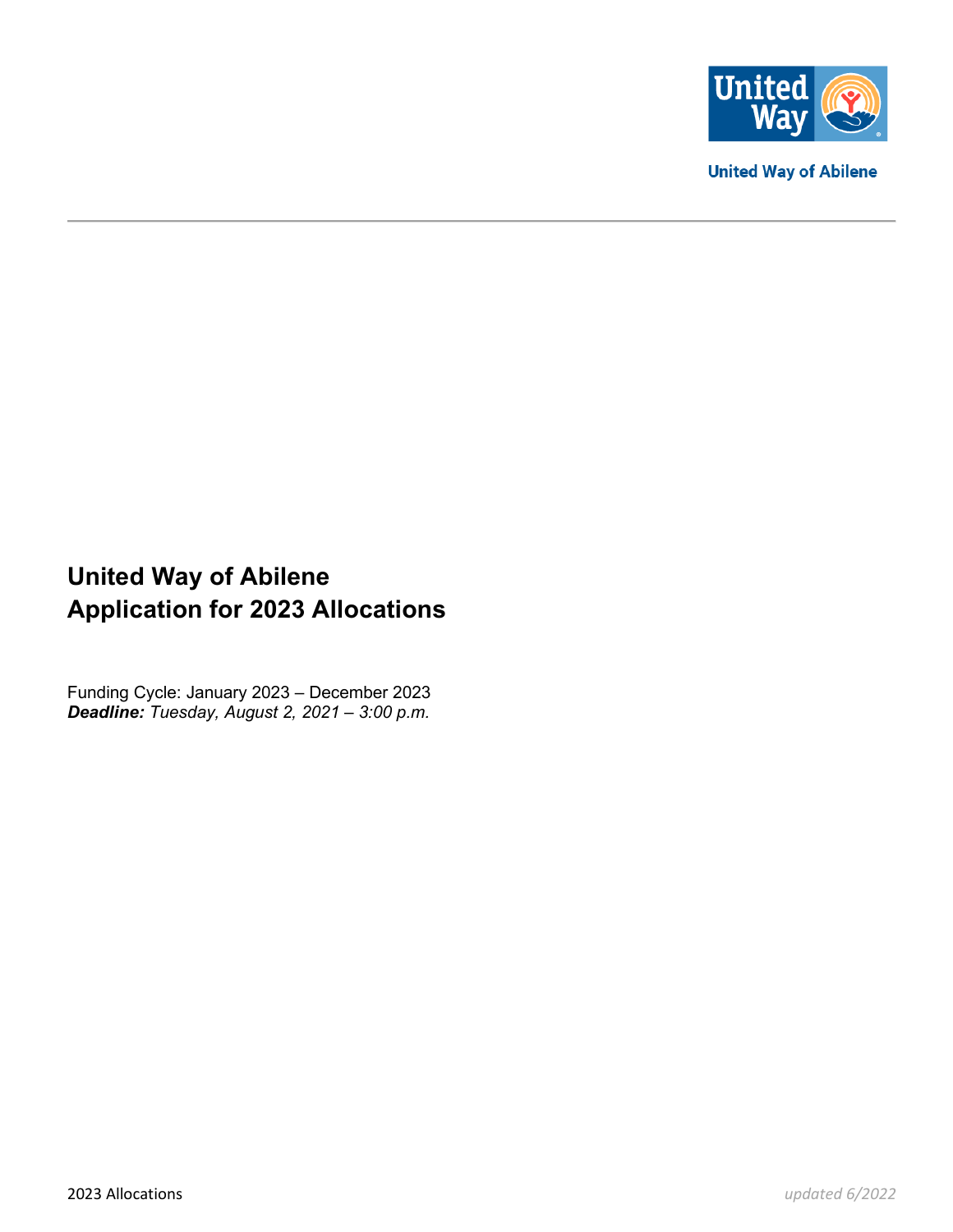# **Community Impact Review Process and Application Guidance**

United Way of Abilene's Application for Community Impact Funds in the areas of Education, Financial Stability, and Health is now open.

United Way of Abilene's mission is to promote the health, education, and financial stability of every person in the West Central Texas area. We do this by actively seeking to leverage our communities' intellectual, organization, institutional, financial, faith-based, and personal resources as the best means to make positive, measurable, and lasting change for the families we serve.

United Way of Abilene funding sustains and strengthens a network of local programs and services prepared to address the pressing needs of education, financial stability, and health. We know community challenges are multifaceted, and we endorse the strength of collaboration.

The application deadline is August 2, 2022. If approved for investment, funding will begin in January 2023 and extend through December 2023. Please refer to and retain the key dates listed in this document. All programs receiving funding in 2023 must participate in quarterly reporting to United Way through the Community Operating System.

#### **Community Impact Application Process**

Applications will be reviewed over several months. This process includes Site Visits, Program Presentations, and a Stewardship Review. Selected programs will be notified of their 2023 investment in mid to late December.

**Program Application**: The Program Application requests a narrative for the scope, emphasis, and outcomes of the applying agency and program. Your narrative should highlight community needs, relevant approaches to address those needs, and measurable outcomes.

**Stewardship Review Application**: The Stewardship Review Application requests financial statements, year-to-date budget, annual audited financial statements, Form 990s, and other organizational management information.

**Site Visit**: As part of the application and review process, United Way of Abilene will bring the Allocations Team on a 20– 30-minute site visit to see your program and facility. A specific date and time will be provided in advance of your visit.

**Program Presentation**: As part of the application and review process, United Way of Abilene requires applying programs to make a 30-minute presentation (15-minute presentation with Q&A). A specific time will be provided in advance of the program presentation day.

**Completed program applications must include 14 collated, hole-punched, unstapled hard copies and one electronic copy emailed to jenn@unitedwayabilene.org.** 

Your submission should begin with the Agency & Program Overview Form - please do not submit copies of cover pages, guidance pages, application rubric, etc. Applications may be bound with binder clips or rubber bands. Please do not staple. Please use the provided applications. If using Word, please type your answers in 11 pt. Arial or similar font, add additional space as needed if completing the application using the Word document. Please provide any survey materials you have that relate to your outcome measures. Additional accepted attachments include agency collateral, program curriculum, and other supporting program documentation. Additional documentation does not count towards the page limit.

**Please ensure mail delivery or hand delivery of your application by August 2, 2022, at 3:00 p.m. to:** 

Hand Delivery: United Way of Abilene Manuscull Mail: United Way of Abilene

Attn: Jenn Waldmann **Attn: Jenn Waldmann** 240 Cypress Street Suite 200 PO Box 82<br>Abilene, TX 79601 Abilene, TX

Abilene, TX 79604

Email submissions will not be considered a completed application. You are responsible for submitting complete applications by the deadline. **Any application not received by the deadline will not be eligible for funding.**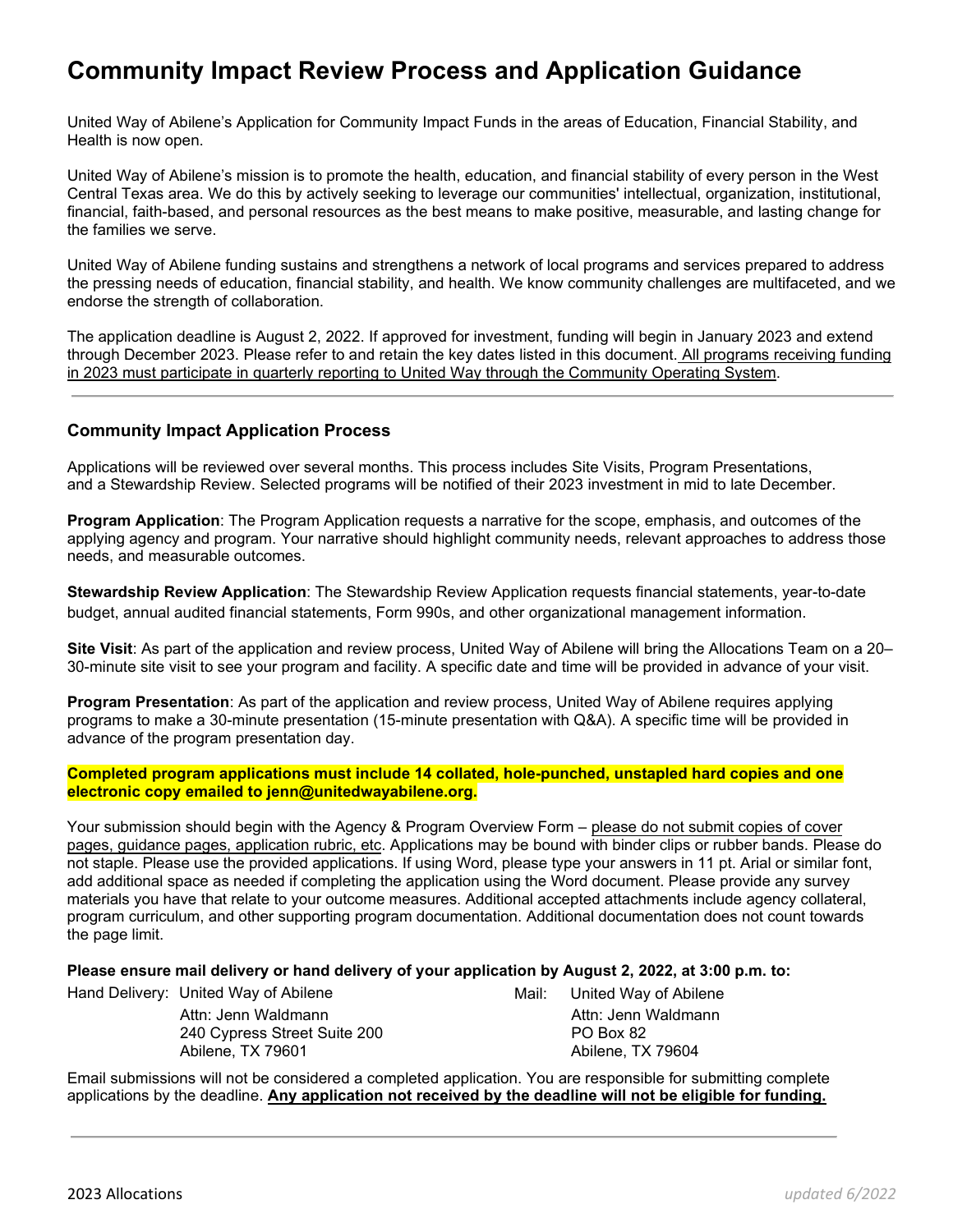### **Eligibility Requirements**

The organization must demonstrate competency in four main areas and meet the minimum requirements outlined in this section.

- 1. Addressing community needs
- 2. Organization alignment with United Way of Abilene priority areas
- 3. Good financial standing
- 4. Sound governance by a Board of Directors

#### **Organization Requirements**

At a minimum, **organizations** must certify or provide the following to apply for and receive funding from United Way of Abilene's Allocations Review Process:

- Be recognized as an organization exempt from federal income tax under IRS Section 501c (3) of the Internal Revenue Code. *(Exceptions to this requirement may be granted for governmental programs at the discretion of the United Way of Abilene Board of Directors.)*
- Be involved in providing program(s) and services that offer financial stability, health, education, or human-service-related programs and directly serve individuals in Taylor and/or surrounding counties.
- Have an independent governing body consisting of at least nine voting members who shall meet at least four times per year.
- Maintain a non-discrimination policy or plan.
- Be financially stable and able to submit an annual certified audit as well as an IRS 990 tax form.
- Comply with all federal and state laws.

#### **Key Dates**

| Application for Community Impact Released  | Tuesday, June 14, 2022             |  |
|--------------------------------------------|------------------------------------|--|
| Application for Community Impact Funds Due | Tuesday, August 2, 2022; 3:00 p.m. |  |
| <b>Allocations Program Presentations</b>   | Tuesday, August 30, 2022           |  |
| <b>Allocations Site Visits</b>             | Thursday, September 1. 2022        |  |
|                                            | Wednesday, September 14, 2022      |  |
| Stewardship Application Due                | September 6, 2022; 3:00 p.m.       |  |
| Notification of 2023 Investment Decision   | Mid to late December 2022          |  |

#### **Funding Availability**

United Way of Abilene supports programs that show measurable and meaningful program impact. Investment from United Way may be used for a variety of programmatic and/or operational purposes directly related to proposed activities but may not be used for the following: fundraising, capital campaigns, endowment efforts, deficit financing, academic research, support for public office candidates, or grants to individuals. Regardless of the specific use of investment, grantees will be accountable for agreed-upon and targets.

#### **Program Measures**

United Way of Abilene is accountable to the community and its donors to fund programs that deliver results and produce the maximum intended benefit in our community. As such, United Way of Abilene requires all applicants to identify clear and concise program measurements. These serve both to project and assess program impact. When forming these measures organizations should consider three questions:

- 1. What service will your program provide?
- 2. How many people will benefit from your program?
- 3. How will you know people have benefitted from your program?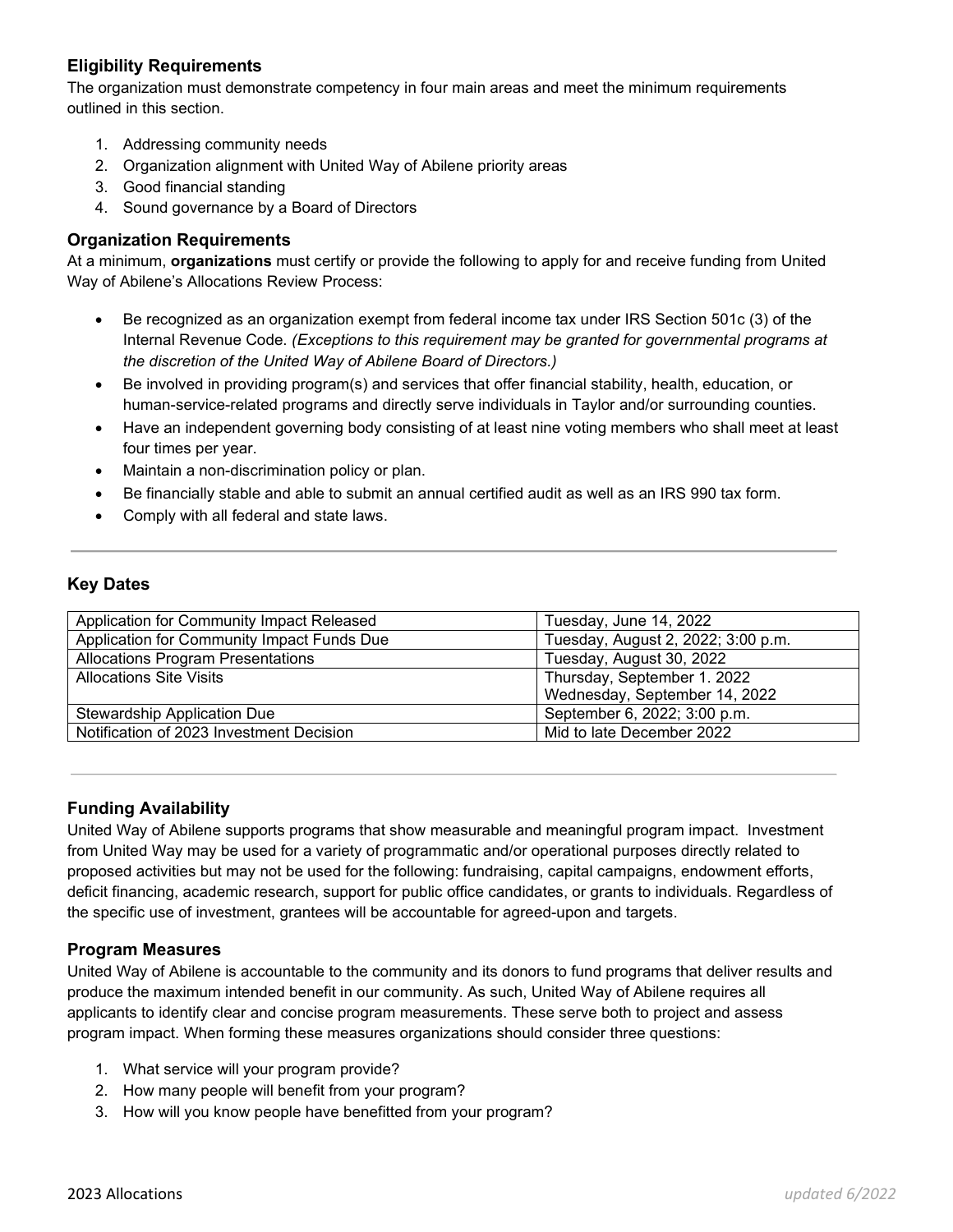### **Application Review & Approval Process**

United Way of Abilene is accountable to the community, and its donors that programs funded deliver results and produce the maximum intended benefit in our community. To ensure accountability and transparency, United Way of Abilene has established the following application review and decision-making process:

- 1. Two volunteer committees will review all submitted applications the Allocations and Stewardship Review Teams with support from United Way of Abilene staff. CIRT and Stewardship Review Teams will review, assess, and score each application.
- 2. Informed by recommendations from the Allocations and Stewardship Review Teams, United Way of Abilene's Board Chairs will make recommendations to the Executive Committee, considering the context of funding capacity, broader investment goals, and objectives.
- 3. Final determinations are made by the United Way of Abilene Board of Directors. Notification of decisions will be made in December 2022. United Way of Abilene's community investment process involves extensive community input, transparency, and due diligence. All decisions by the United Way of Abilene Board of Directors are final. United Way of Abilene makes investments and does thorough program reviews on a 3-year cycle. At the discretion of the United Way of Abilene Board of Directors, volunteer committees, and staff, programs may be invited to enter the 3-year cycle or may be reviewed more frequently.

The following criteria will be evaluated for all submitted applications:

- Alignment with United Way of Abilene focus and priority areas.
- A clear and compelling program design that would enable a layperson to understand the activities and work of funded programs.
- A clear plan for addressing community needs through the proposed program, including plans to reach the target population and the strategies used for engagement.
- Clearly articulated indicators and metrics to enable evaluation of the impact of the program.
- Demonstration of resources and collaborations used to reach desired outcomes for the target population
- Documentation of additional financial resources to ensure the viability of the program in the short and medium terms.
- A financially sound and programmatically appropriate budget.

Programs that are awarded 2023 investment will be expected to participate in the following:

- Enter into a Community Partnership Agreement with United Way of Abilene prior to receiving any funding,
- Submit program and financial progress reports as specified within the Agreement,
- Participate in periodic site visits by United Way staff, donors, or volunteers during the investment period,
- Participate in United Way of Abilene activities and as specified within the Agreement, and
- Recognize United Way of Abilene as a key partner in promotional materials and communications as specified in the Agreement.

#### **Continuing Assessment**

As noted above, United Way of Abilene requires programmatic and financial progress reports during your investment period. These reports will be used to ensure the program meets its performance targets and that participants are experiencing the intended program benefits. Continuation of funding during the investment period is contingent upon program reporting and performance.

All funded programs must be positioned to gather data to enable timely reporting. Reports will be submitted electronically, as determined by United Way of Abilene. All invested partners are expected to cooperate with assessment activities deemed necessary by United Way of Abilene. Applicants may propose or complete their own evaluation activities, but these may not be in lieu of participation in United Way of Abilene reporting.

#### **Additional Information**

If you have questions regarding any aspect of the Community Investment process, please contact Jenn Waldmann, Community Impact & Marketing Director at 325-677-1841.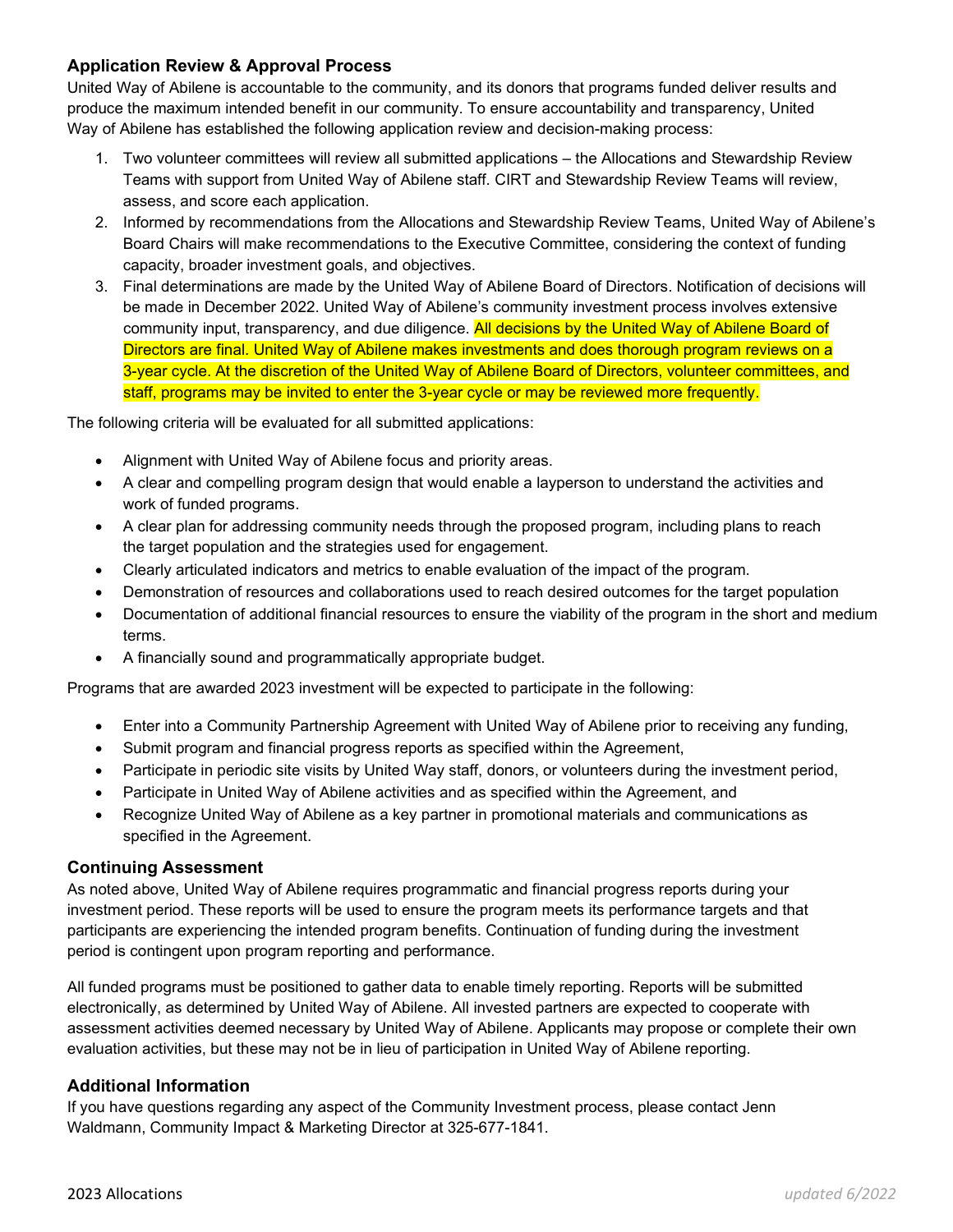# **2023 Allocations Funding Request**

Signatures certify that all information in this application is true and complete to the best of my knowledge.

| <b>Organization Information</b>                                                                                      |            |          |                                                                                                                                                                                                                 |  |  |
|----------------------------------------------------------------------------------------------------------------------|------------|----------|-----------------------------------------------------------------------------------------------------------------------------------------------------------------------------------------------------------------|--|--|
| <b>Agency Name:</b>                                                                                                  |            |          |                                                                                                                                                                                                                 |  |  |
| Address:                                                                                                             |            |          |                                                                                                                                                                                                                 |  |  |
| City, State Zip:                                                                                                     |            |          |                                                                                                                                                                                                                 |  |  |
| Phone:                                                                                                               |            | Website: |                                                                                                                                                                                                                 |  |  |
| Exec. Director                                                                                                       | Name       | Phone    | Email                                                                                                                                                                                                           |  |  |
| Program<br><b>Director</b>                                                                                           | Name       | Phone    | Email                                                                                                                                                                                                           |  |  |
| <b>Board Chair</b>                                                                                                   | Name       | Phone    | Email                                                                                                                                                                                                           |  |  |
|                                                                                                                      |            |          |                                                                                                                                                                                                                 |  |  |
| <b>Program Information</b>                                                                                           |            |          |                                                                                                                                                                                                                 |  |  |
| Impact Area:<br>Program Name:<br>Education<br><b>Financial Stability</b><br>Health<br><b>Funding Request Amount:</b> |            |          |                                                                                                                                                                                                                 |  |  |
| Number of individuals that will be served if funded:                                                                 |            |          |                                                                                                                                                                                                                 |  |  |
| Primary source of clients:                                                                                           |            |          |                                                                                                                                                                                                                 |  |  |
| Exec. Director                                                                                                       | Signature: |          |                                                                                                                                                                                                                 |  |  |
| <b>Board Chair</b>                                                                                                   | Signature: |          |                                                                                                                                                                                                                 |  |  |
| The above signed hereby certify:<br>Agreement.                                                                       |            |          | The program and budget information in this application is true and correct to the best of our knowledge.<br>If approved for continued funding, we agree to abide by the United Way of Abilene Community Partner |  |  |

This application has been duly authorized and approved by the agency's Board of Directors.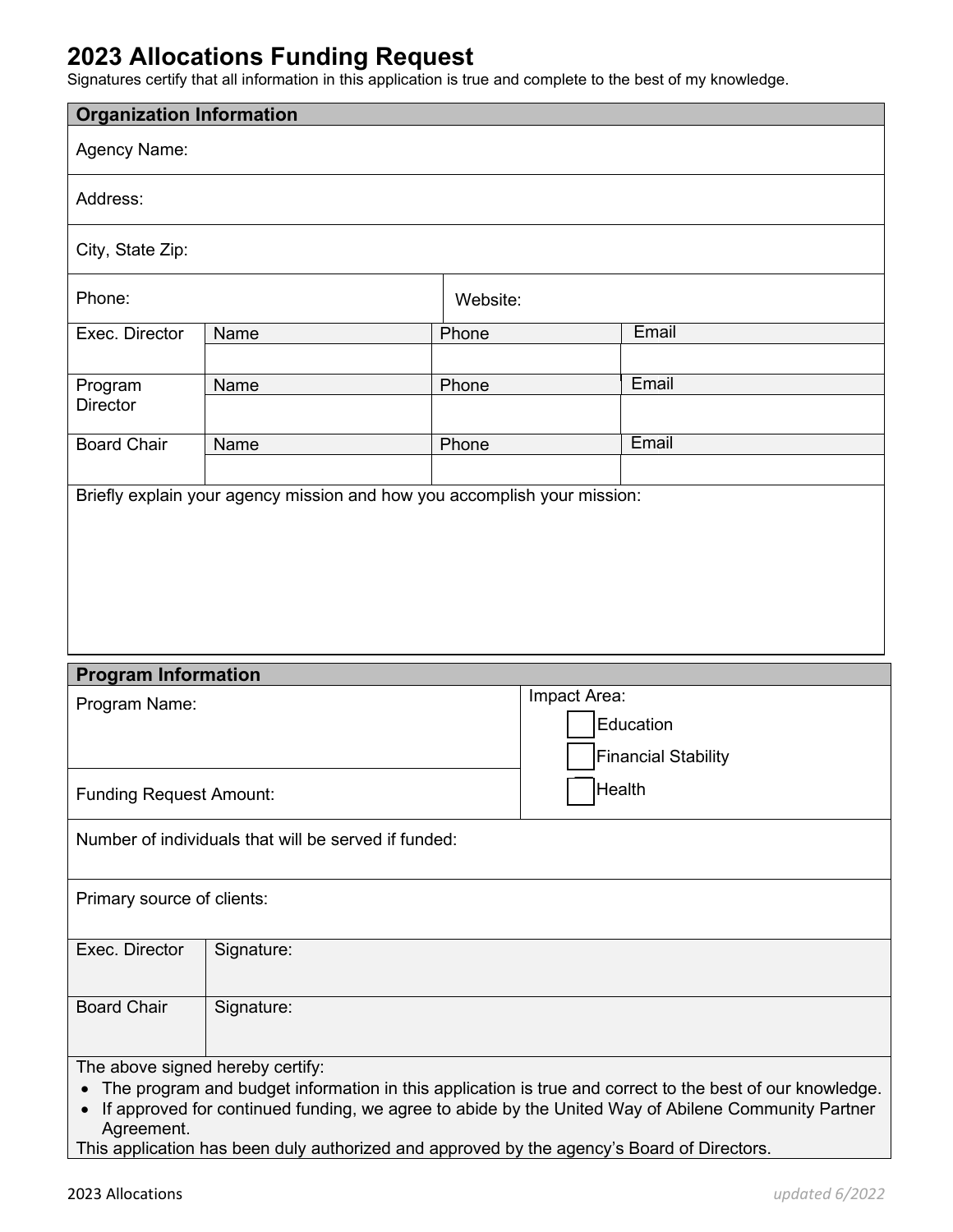### **Geographic Service Area**

United Way of Abilene serves the 19 counties of West Central Texas. Please indicate the number of clients served by this program, broken down by the clients' home county, during the last calendar year.

| $\pmb{\#}$ | <b>County</b> | # | <b>County</b> | # | <b>County</b> | # | <b>County</b> |
|------------|---------------|---|---------------|---|---------------|---|---------------|
|            | <b>Brown</b>  |   | Fisher        |   | Mitchell      |   | Stephens      |
|            | Callahan      |   | Haskell       |   | Nolan         |   | Stonewall     |
|            | Coleman       |   | Jones         |   | Runnels       |   | Taylor        |
|            | Comanche      |   | Kent          |   | Scurry        |   | Throckmorton  |
|            | Eastland      |   | Knox          |   | Shackelford   |   | $\sim$        |

### **Demographic Information**

Please provide age, ethnicity, and income level information in estimated percentages of the total client population during the last calendar year.

| Age |             |  |                   |  |               |  |               |  |            |
|-----|-------------|--|-------------------|--|---------------|--|---------------|--|------------|
|     | $0-13$ yrs. |  | $14 - 18$<br>yrs. |  | 19-30<br>yrs. |  | 31-65<br>Vrs. |  | $66+$ yrs. |

| <b>Ethnicity/Race</b> |                           |                     |       |                           |                            |
|-----------------------|---------------------------|---------------------|-------|---------------------------|----------------------------|
| African-<br>American  | Asian/Pacific<br>Islander | Hispanic/<br>Latino | Multi | <b>Native</b><br>American | White,<br>Non-<br>Hispanic |

#### **Low Income**

Low income for the purpose of United Way's grant review process is defined as living in a household with an annual *income at or below 200% of the Federal Poverty Level. United Way recognizes that many organizations currently use other measures to assess needs. Alternative measures, including Free & Reduced School Lunch, are accepted.*

| At or below 200% of the Federal Poverty Level |
|-----------------------------------------------|
| Unknown                                       |

### **Describe the population you intend to serve.**

Describe the population(s) you work with for this program. Include how participants will be characterized before they begin your program and include any key barriers they may face to achieve the anticipated results of this program.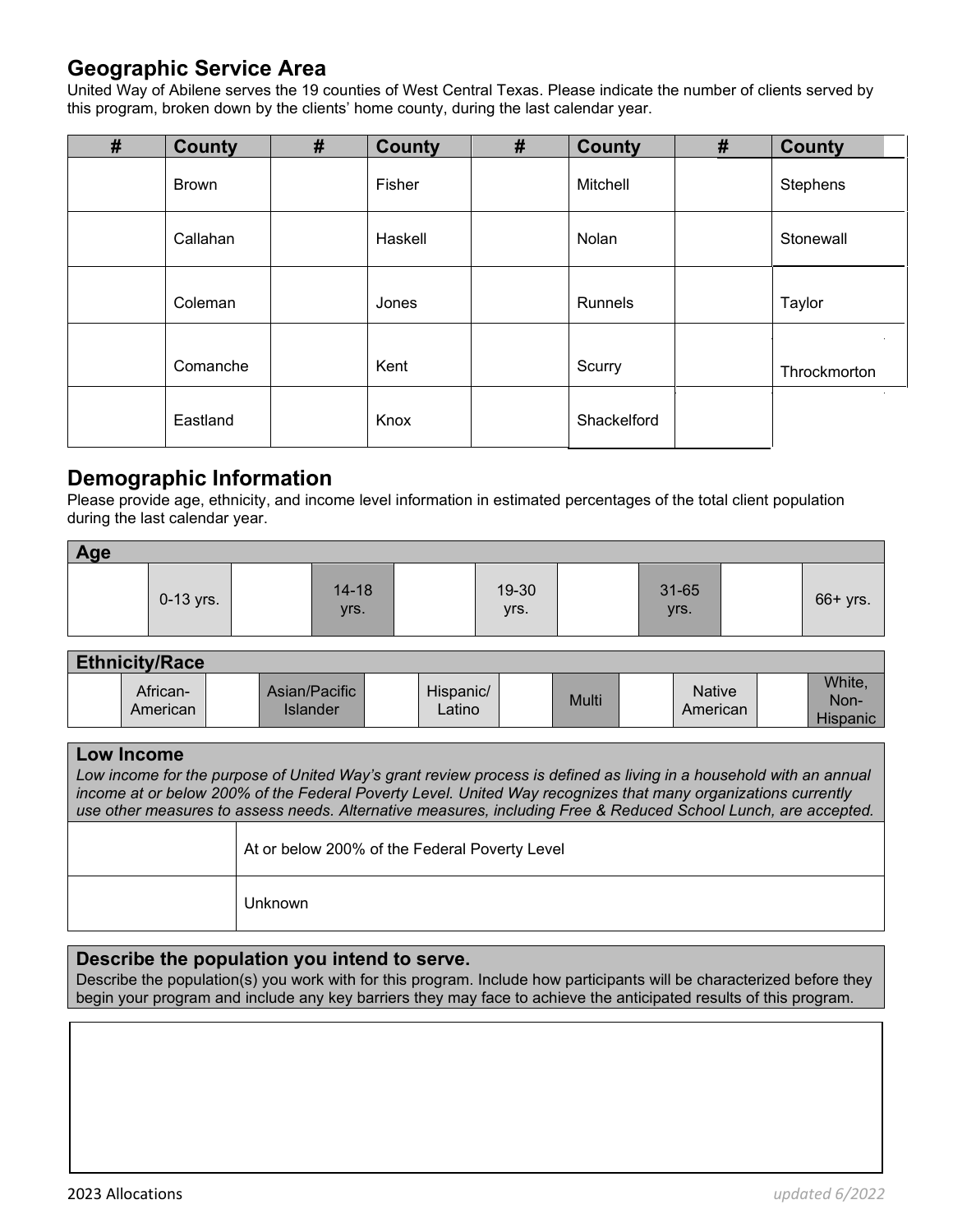| <b>Racial Disparity</b><br>Is your program intended to address, or does your program address, a specific racial disparity? (Examples: third<br>grade reading proficiency gap between White and BIPOC* students lincome inequities between White and BIPOC*<br>residents)? |                                                                                                   |  |  |  |  |
|---------------------------------------------------------------------------------------------------------------------------------------------------------------------------------------------------------------------------------------------------------------------------|---------------------------------------------------------------------------------------------------|--|--|--|--|
|                                                                                                                                                                                                                                                                           | Yes                                                                                               |  |  |  |  |
|                                                                                                                                                                                                                                                                           | No<br>If yoo, places describe how your program addresses and ar mars identified rasial disportive |  |  |  |  |

*If yes, please describe how your program addresses one or more identified racial disparities.*

### **Program Narrative – Question 1**

Please provide a brief narrative of the program for which you seek funding. Describe how United Way funds will be used within your program. Provide the community need or issue the program seeks to address using specific data.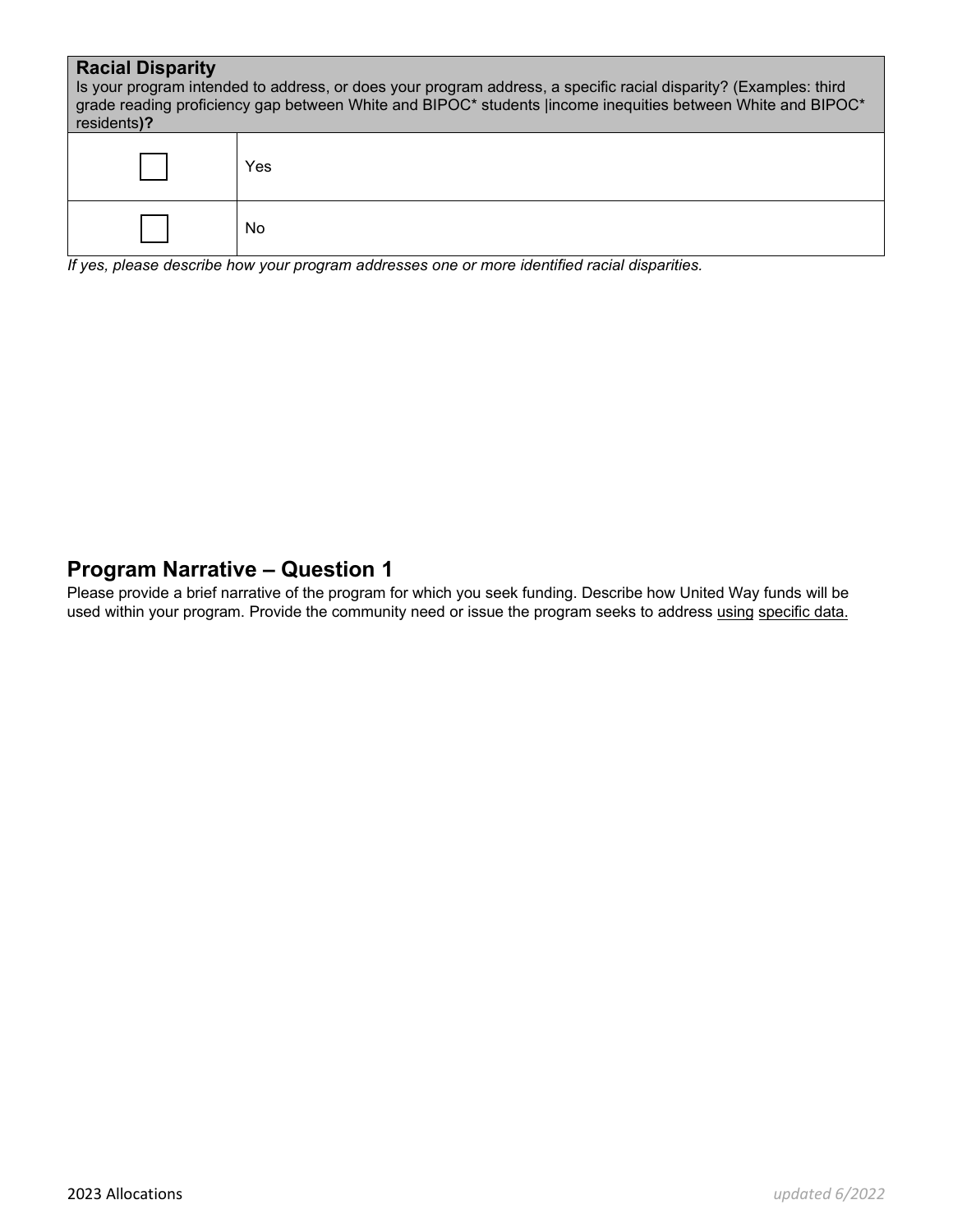### **Program Narrative – Question 2**

Please select up to three target outcome below that most closely fits your program. <u>How will you achieve your goal?</u> Explain how you will measure and track your outcomes.

| Education                                                                                                                           |  |  |  |  |  |
|-------------------------------------------------------------------------------------------------------------------------------------|--|--|--|--|--|
| Children are safe and secure and have responsible caring adults in their lives.                                                     |  |  |  |  |  |
| Students succeed in school.                                                                                                         |  |  |  |  |  |
| Students graduate and are ready for the next grade level or work.                                                                   |  |  |  |  |  |
| Children and families have the tools they need to make good decisions and effectively deal with social<br>challenges.               |  |  |  |  |  |
| Families have access to childcare that presents opportunities for growth and development.                                           |  |  |  |  |  |
| Children are enrolled in or have access to safe, quality childcare and early education/learning.                                    |  |  |  |  |  |
| <b>Financial Stability</b>                                                                                                          |  |  |  |  |  |
| Families have access to affordable childcare allowing them to work or attend school.                                                |  |  |  |  |  |
| Families learn to budget and save money for housing, utilities, transportation, and other expenses.                                 |  |  |  |  |  |
| Families have access to emergency/transitional housing and basic needs services.                                                    |  |  |  |  |  |
| Individuals have access to information, services, and support that allow them to overcome challenges to be<br>more self-sufficient. |  |  |  |  |  |
| Community members, including the elderly, feel secure in their homes and maintain their quality of life.                            |  |  |  |  |  |
| <b>Health</b>                                                                                                                       |  |  |  |  |  |
| Families have access to adequate medical services.                                                                                  |  |  |  |  |  |
| Families have access to nutritious meals or food supplies.                                                                          |  |  |  |  |  |
| Families develop positive habits and have resources to help them cope with challenges.                                              |  |  |  |  |  |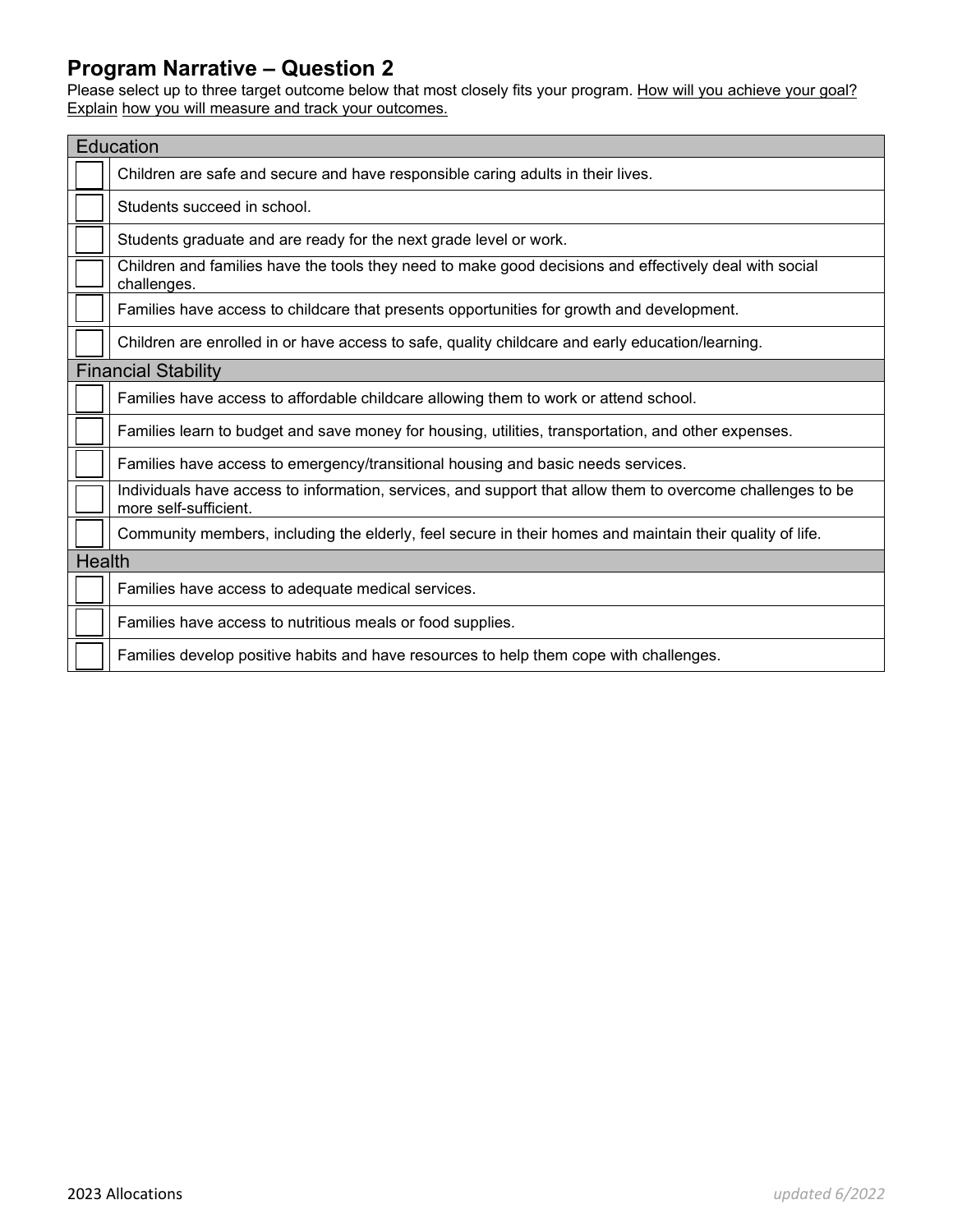### **Program Narrative – Question 3**

Report the total unduplicated participants served by this program:

| 2021 Actual:       |  |
|--------------------|--|
| Year to Date 2022: |  |
| 2022 Projected:    |  |
| 2023 Proposed:     |  |

### **Program Narrative – Question 4**

Explain your request for United Way funding relative to your total budget. If you do not receive the full amount of funding requested, how will that affect your program? Attach a copy of your anticipated 2023 budget.

| What percentage of your program budget is the United Way request |  |
|------------------------------------------------------------------|--|
| for funding?                                                     |  |

### **Program Narrative – Question 5**

Describe how your program collaborates with other community organizations. *(What are your agency's proactive efforts, both alone and in collaboration with other programs, to contribute to community responses to local needs.)*